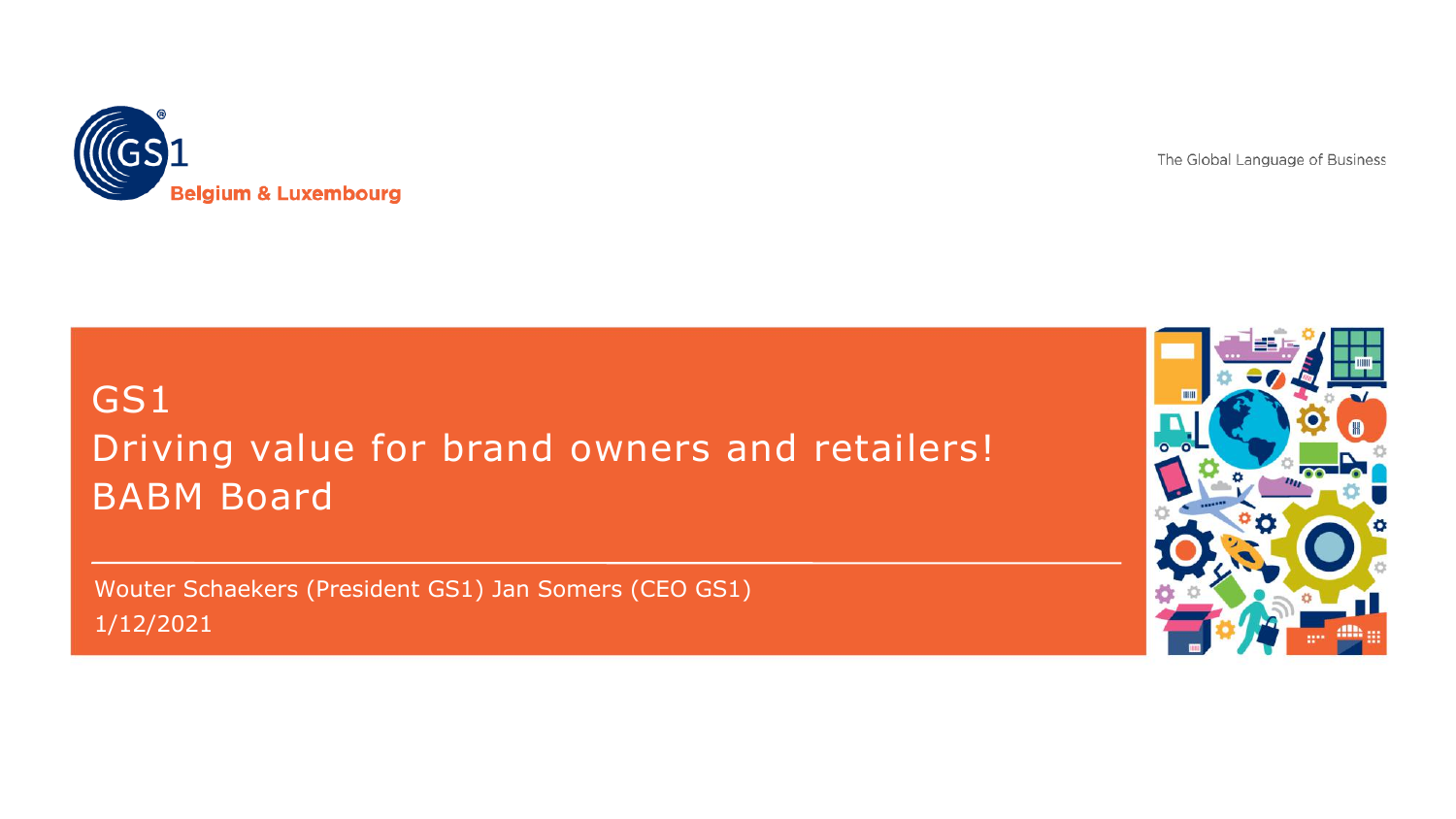GS1 Belgium & Luxembourg will not enter into any discussion, activity or conduct that may infringe, on its part or on the part of its members and participants, any applicable competition laws.

By way of example, members and participants shall not discuss, communicate or exchange any commercially sensitive information, including non-public information relating to prices, marketing and advertisement strategy, costs and revenues, trading terms and conditions and conditions with third parties, including purchasing strategy, terms of supply, trade programs or distribution strategy.

This applies not only to discussion in formal meetings but also to informal discussions before, during or after meetings.

http://www.gs1belu.org/nl/over-ons/bestuur/deontologische-code http://www.gs1belu.org/fr/administration/code-deontologique

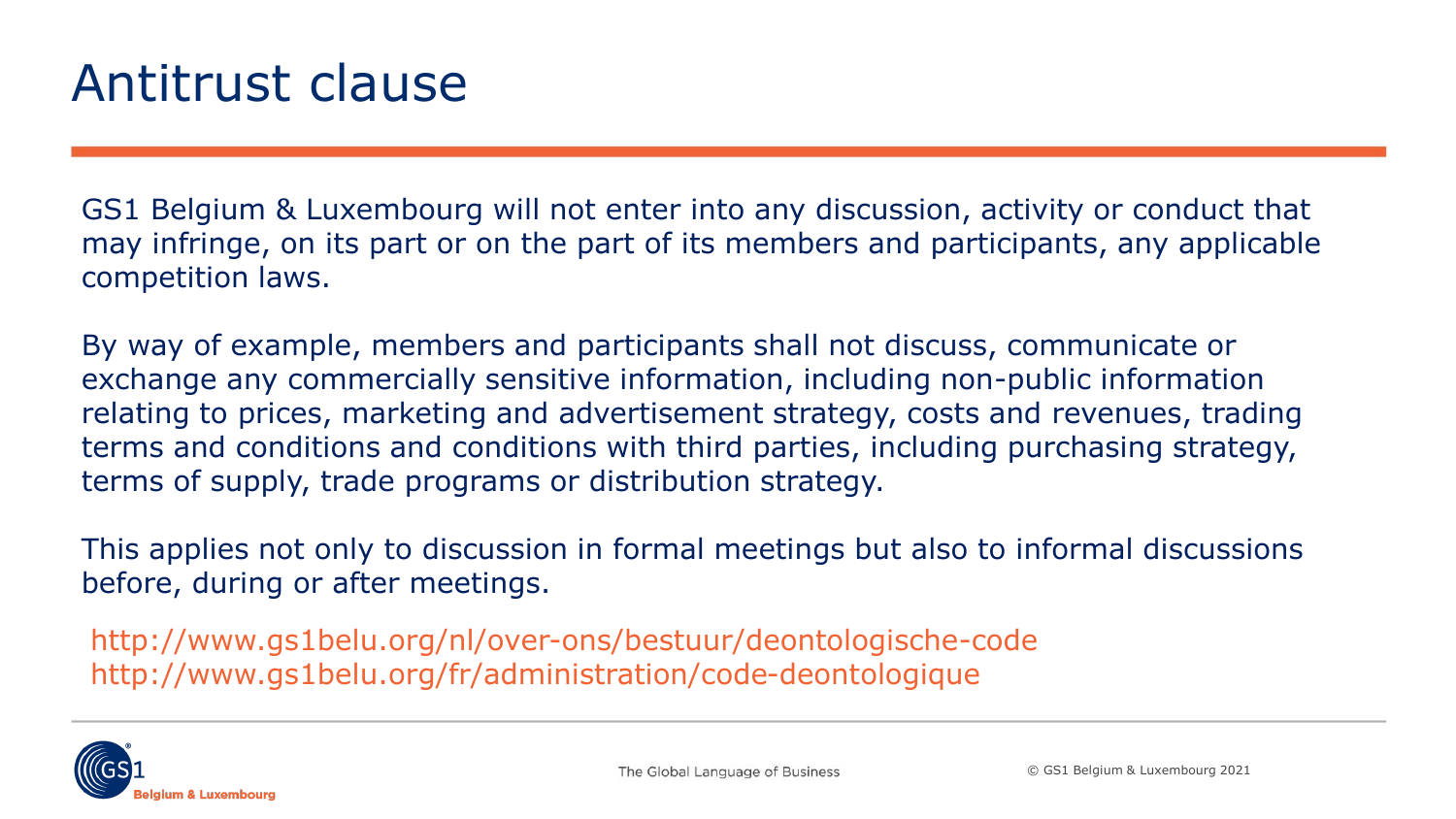# The start and the future: 1D to 2D



#### GTIN (or EAN code) : unique Global Trade Item Number

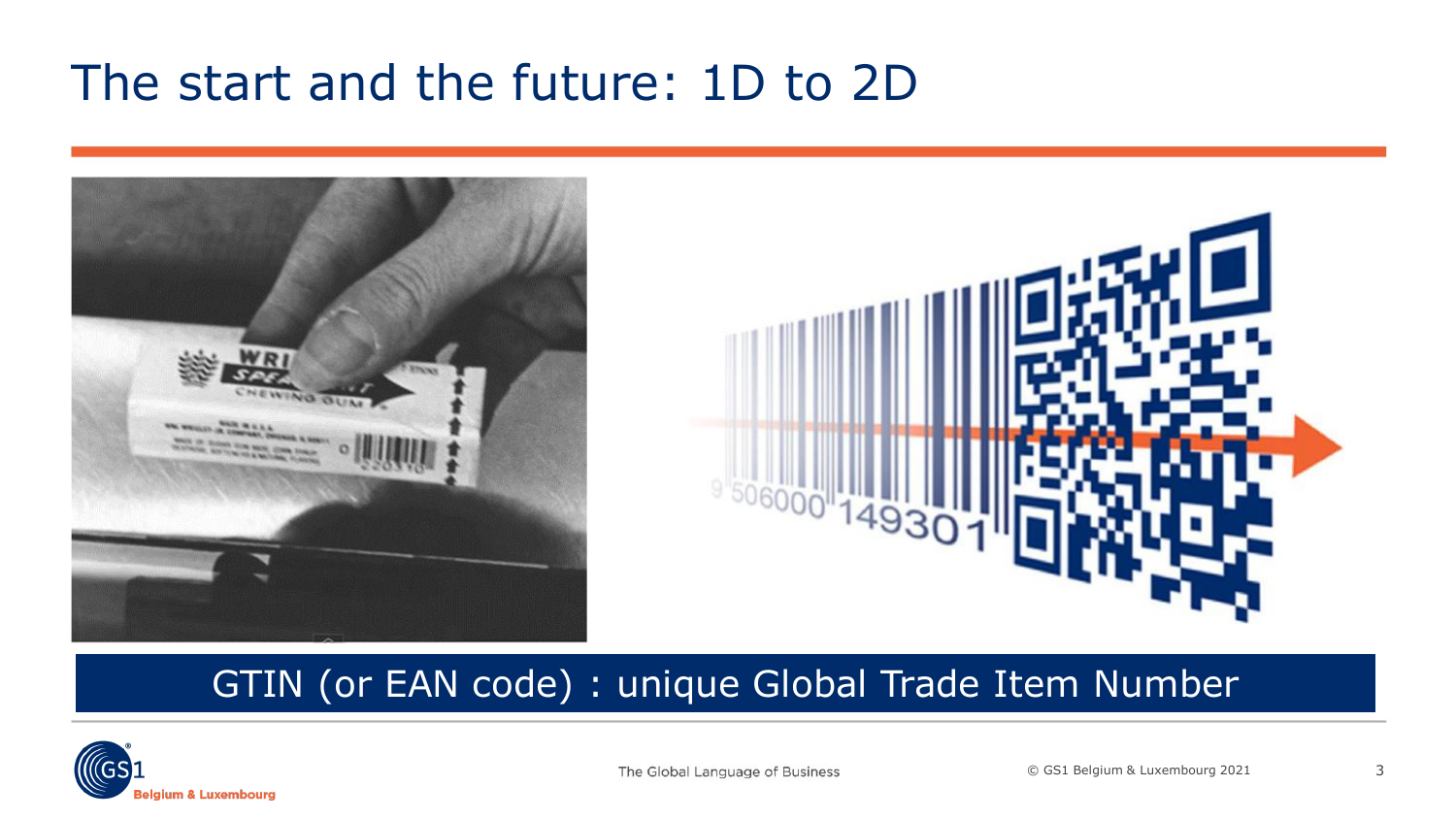# Agenda

1. Masterplan 2020-2022 & sector priorities

#### **2. Data quality**:

- ❖ Our ambition & roadmap
- ❖ My Product Manager (MPM)
- ❖ Report & Audit
- ❖ GDSN/excel
- 3. Need for **acceleration & expansion** (B2B2C2G, circular packaging, etc)
- 4. Organize for success (Governance)
- 5. Poll Mobile couponing and your customer/shopper first
- 6. Wrap-up

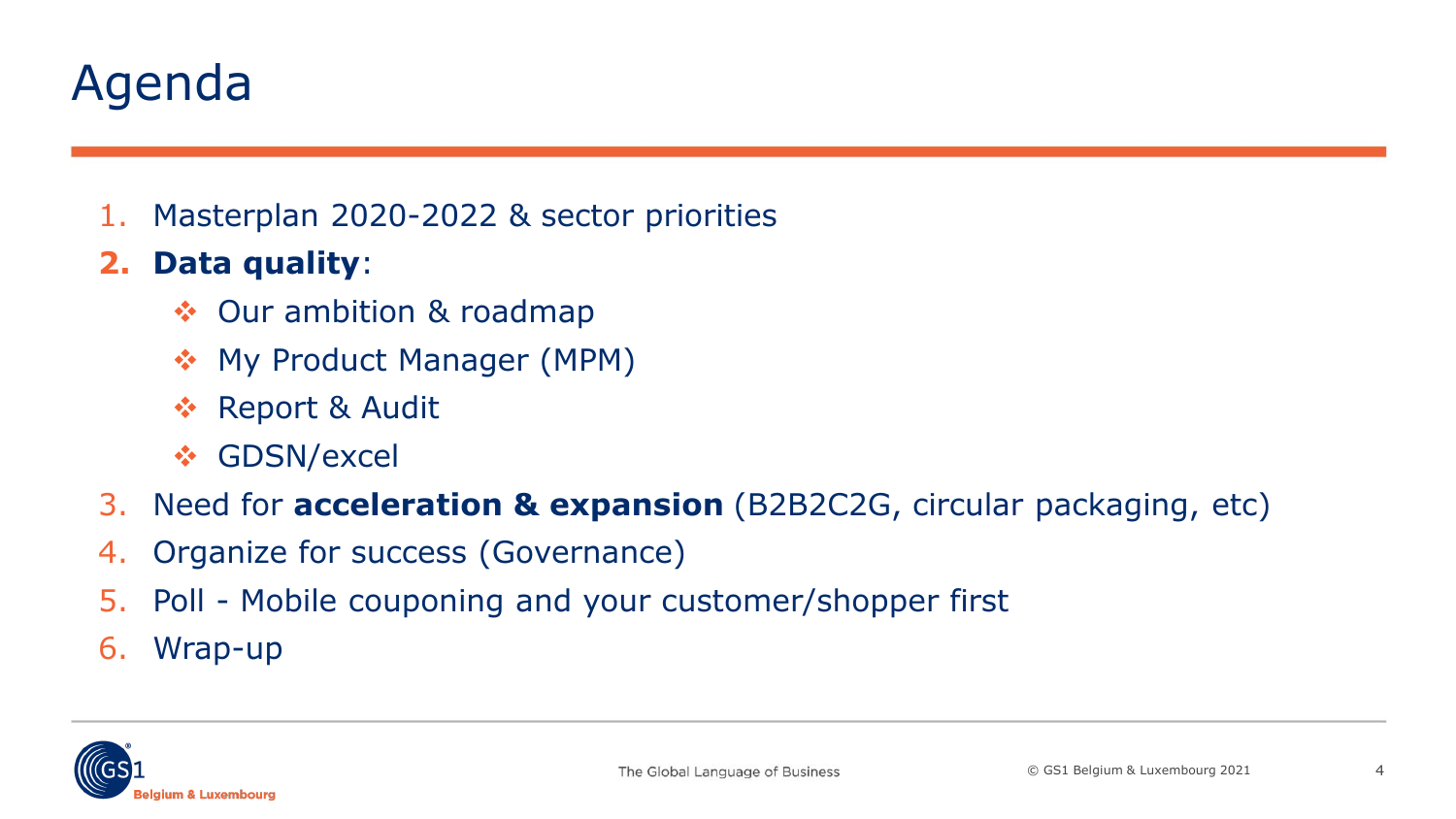- 1. Deliver trusted and qualitative data and become vital and trusted
- 2. Deepen & increase use of our standards with the GS1 keys as cornerstone
- 3. Focus more on creating value for our potential and existing members
- 4. Be innovative

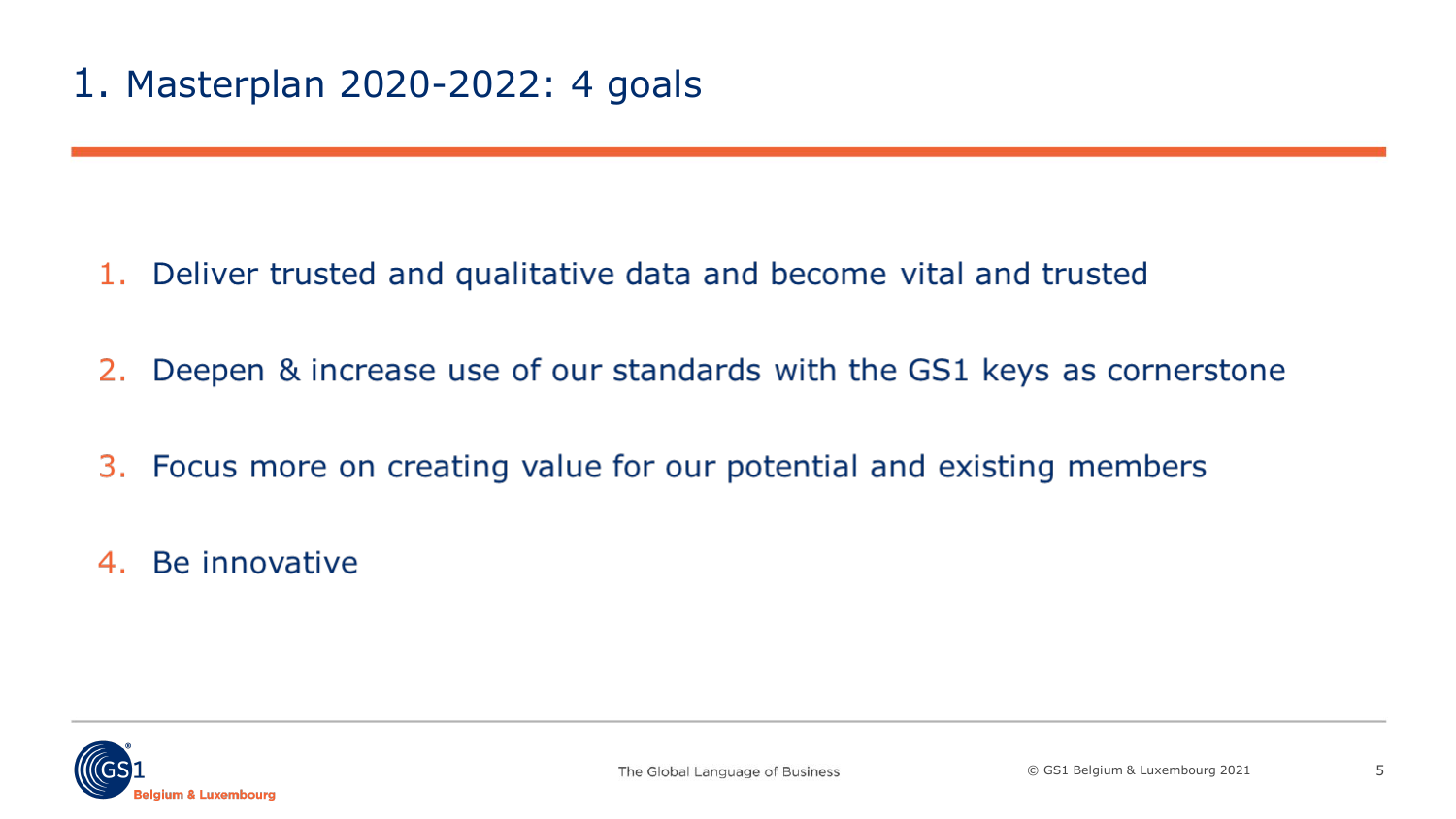# 1. Sector priorities



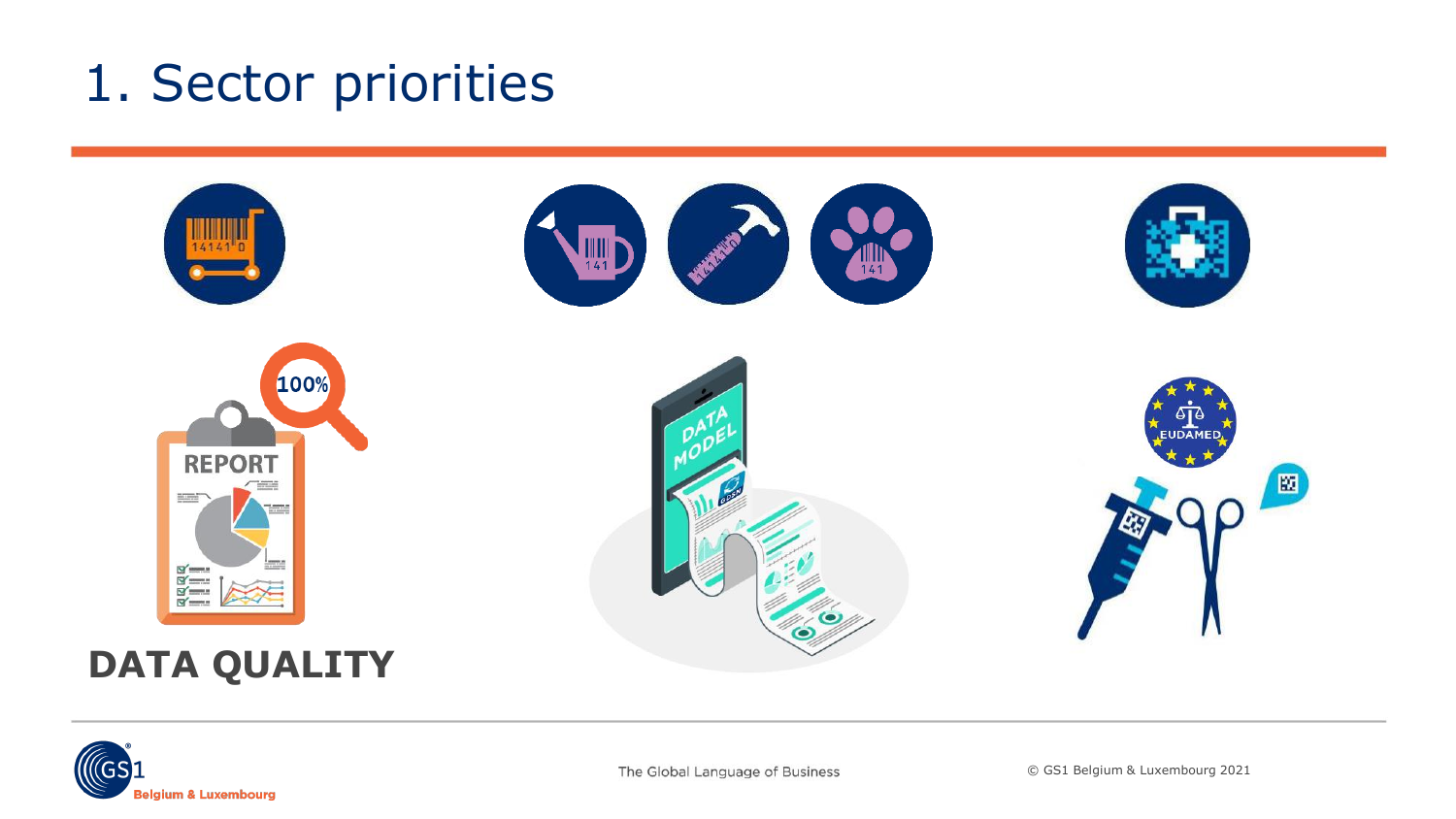### 2. Data Quality – Our ambition



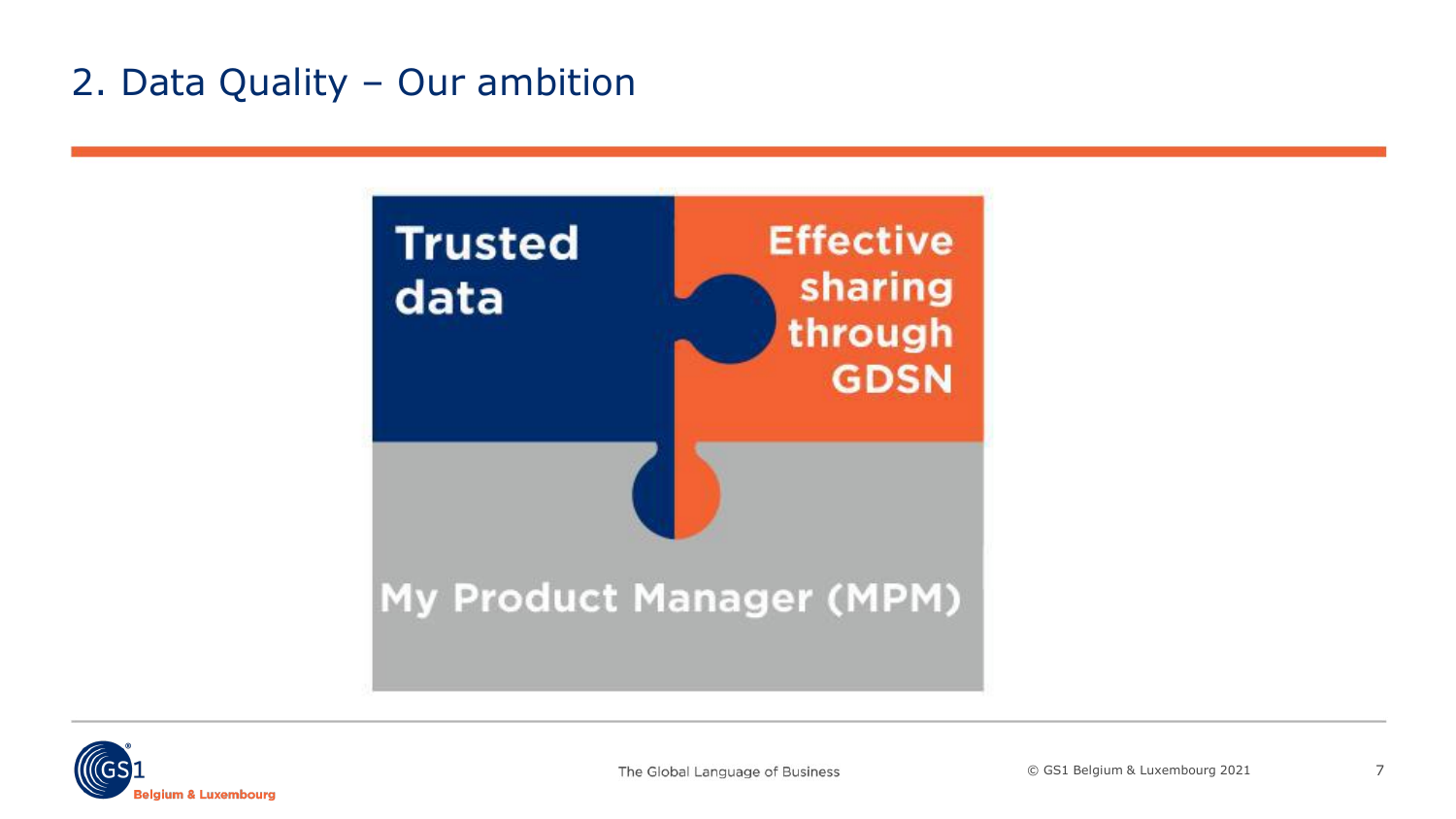#### 2. Data Quality – Integrated roadmap

elgium & Luxembourg



**Scope: Non Food**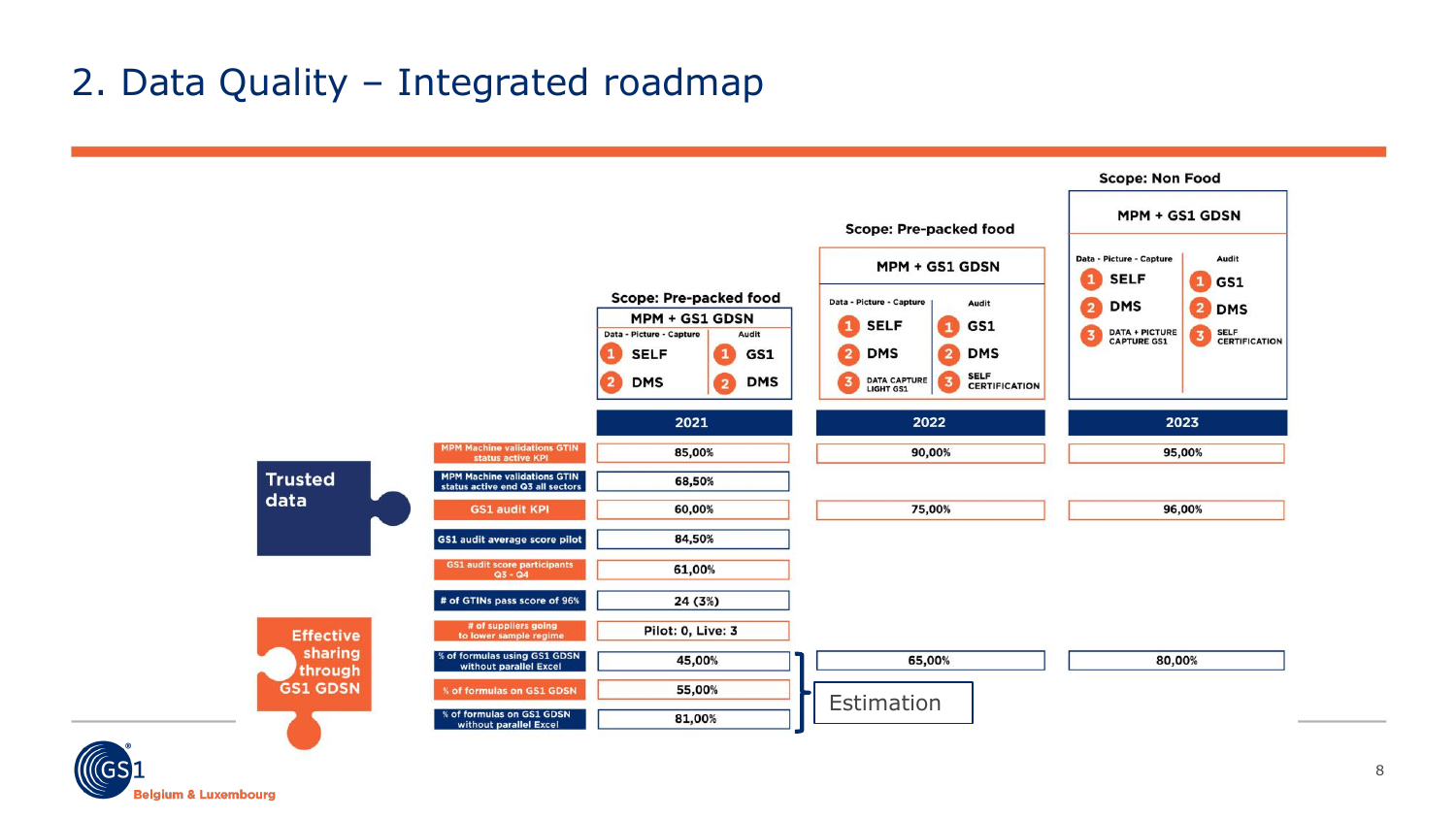# 2. Data Quality - MPM

- **My Product Manager** = one platform with Single Sign on (SSO) to
	- **Identify**: manage your membership, create, store and validate your GTIN
	- **Share**: upload & retrieve data via dynamic webUI
	- **Data Quality reporting**



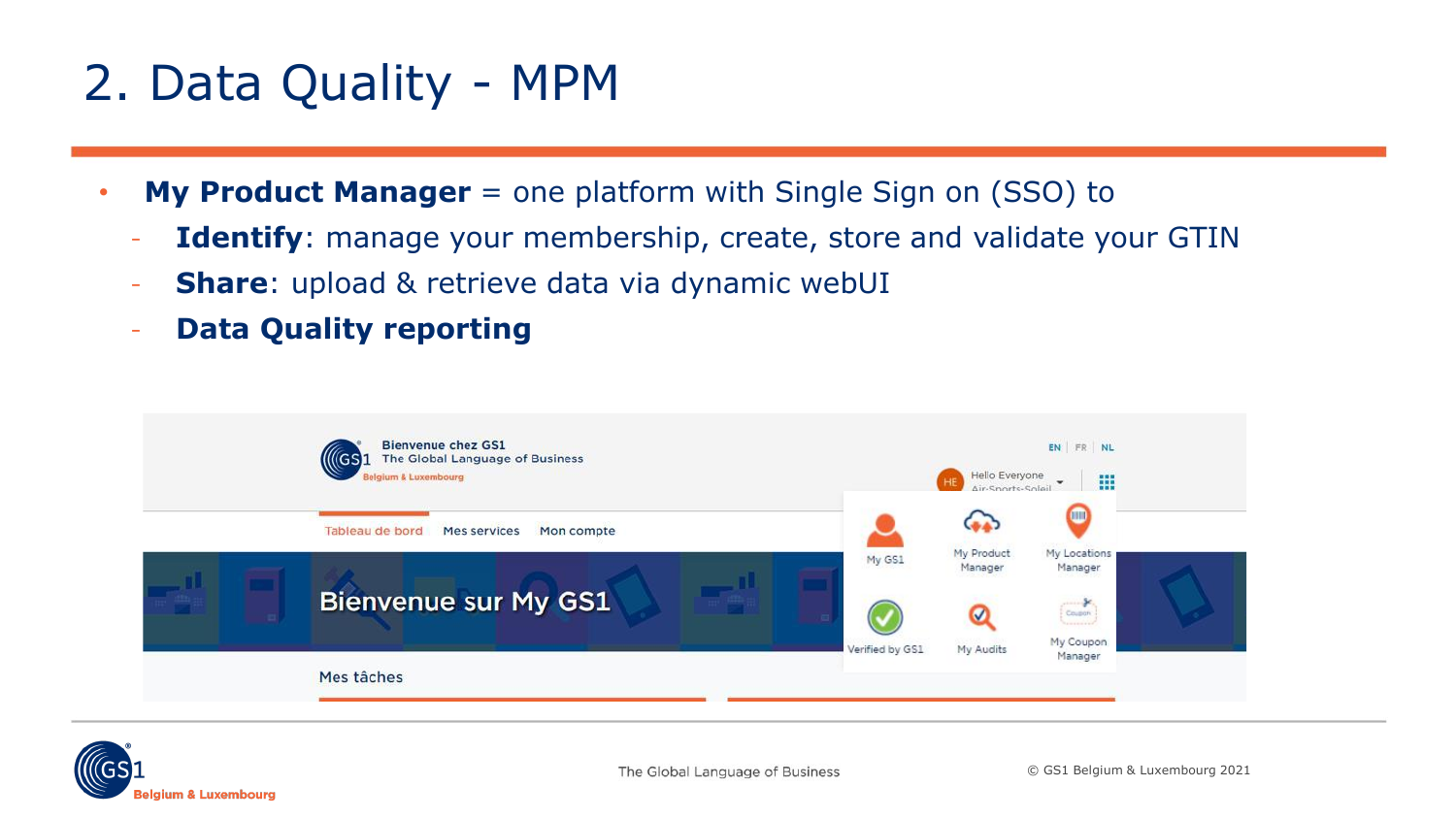# 2. Data Quality - MPM



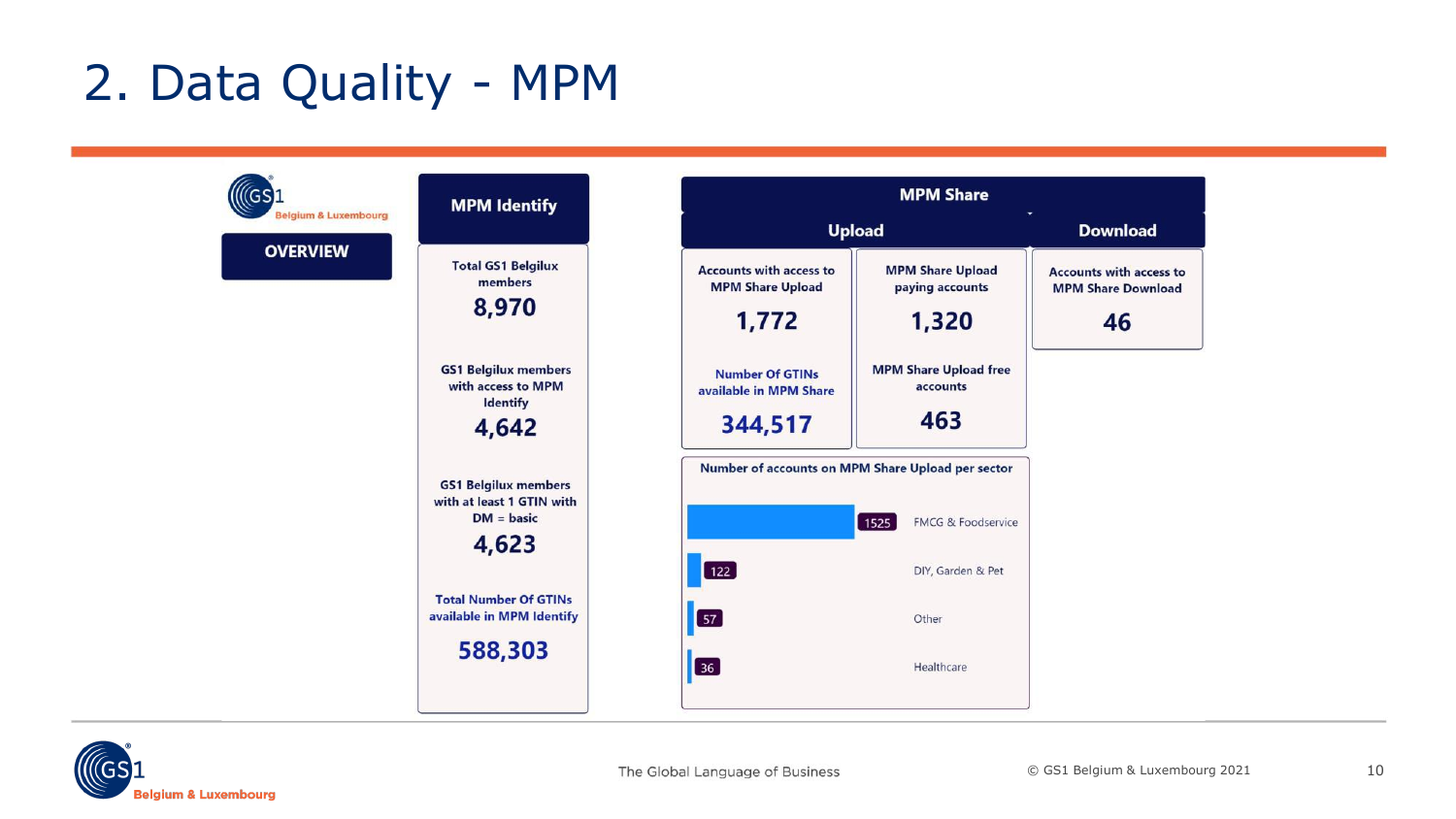## 2. Data Quality – Report & Audit

### **Data quality report**



- Everyone gets a data quality report
- Machine validations –> 16,000 **logical checks**

### **Audit programme**



- No physical audit but digital
- You compare the data from the label with the data in My Product Manager

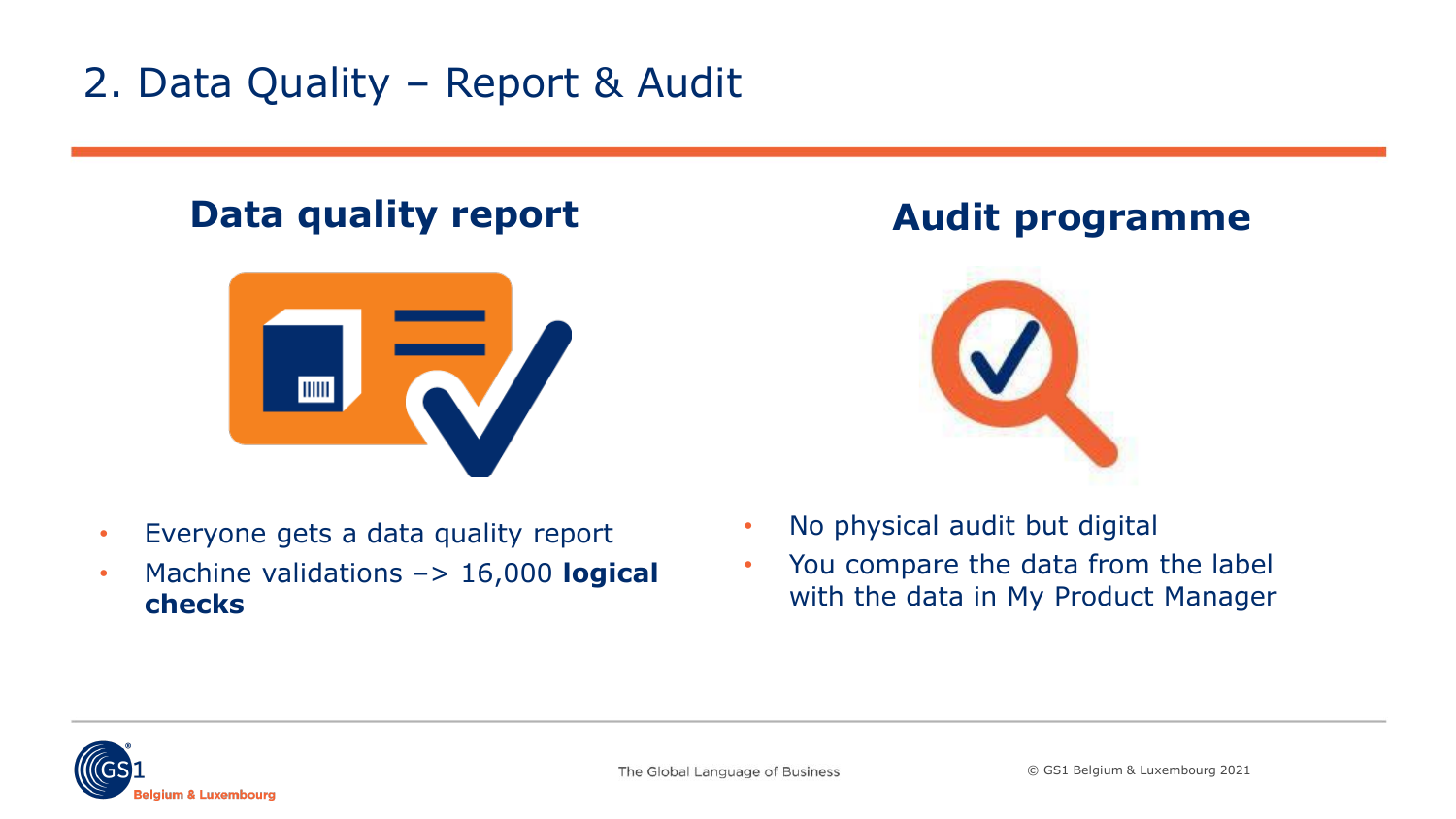## 2. Data Quality – This report is made for you!



Have you received and reviewed the report for your company in the past 3 months?



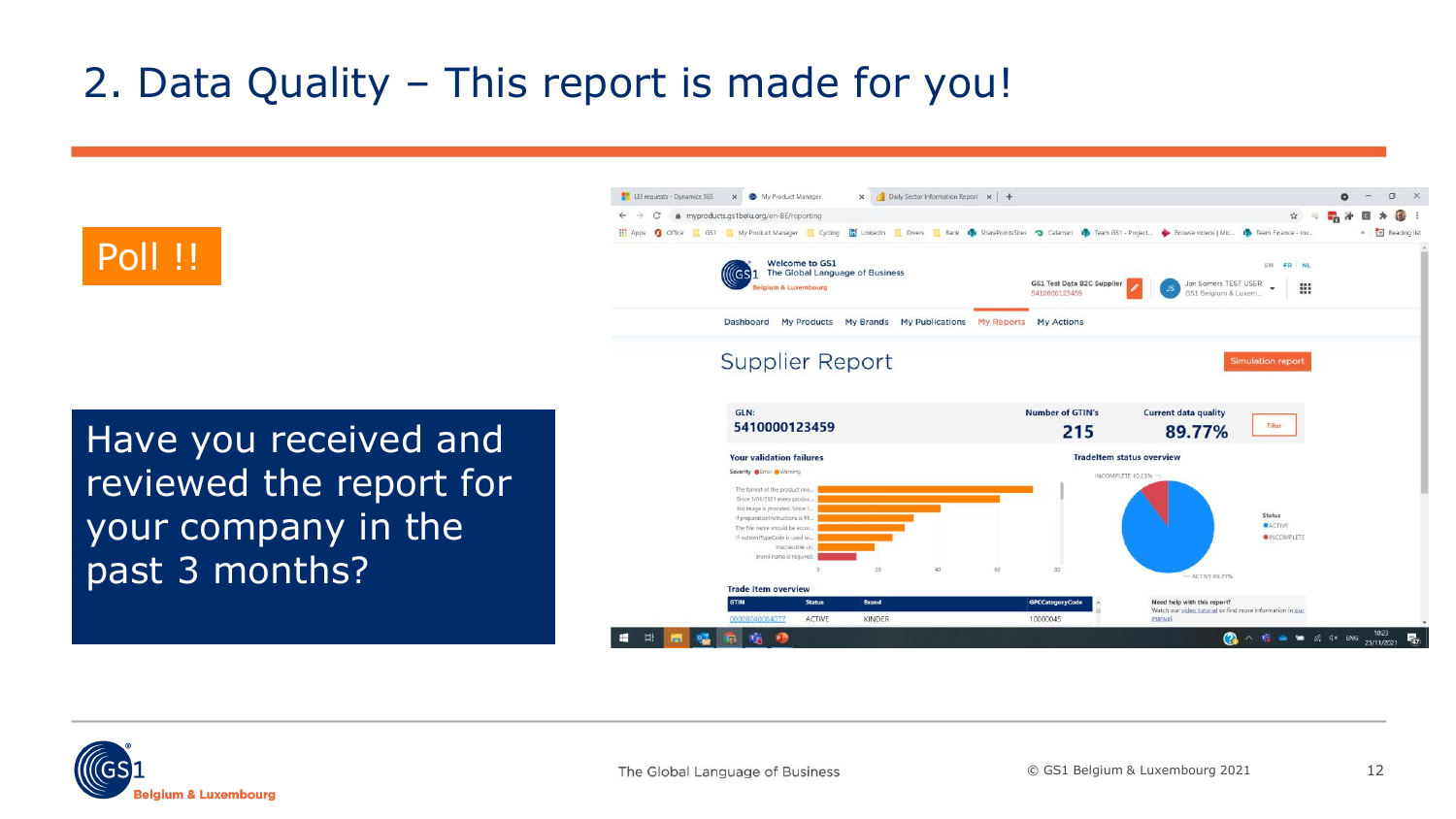## 2. Data Quality – Report

#### **GS1 Data quality report (real time and in PowerBI)**

- Everyone gets a data quality report
- Who has seen it? Results of the poll.
- Average DQ of the BABM Board members on machine validations 91,6%
- Action of GS1 via BABM
	- Every Board member will get its individual score by email via BABM after the meeting
- Call to action from GS1 to BABM
	- This real time PowerBI report is for you as C-level to discuss with your teams and to integrate a high score in their SMART objectives
- And do we follow up?: everyone a score >97% in 2 months?



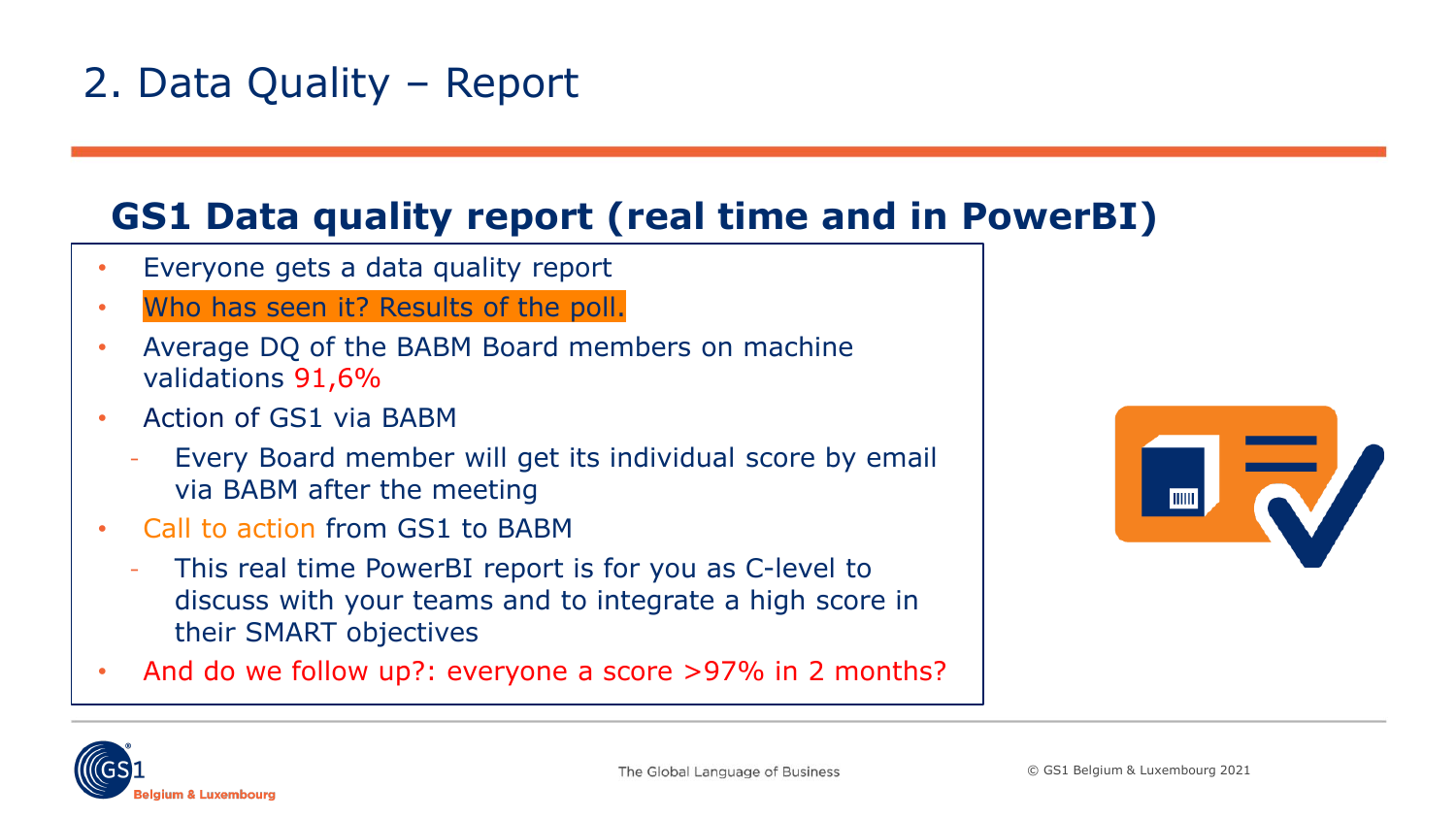## 2. Data Quality – Audit - Approach



#### https://youtu.be/botmTGQwsBg

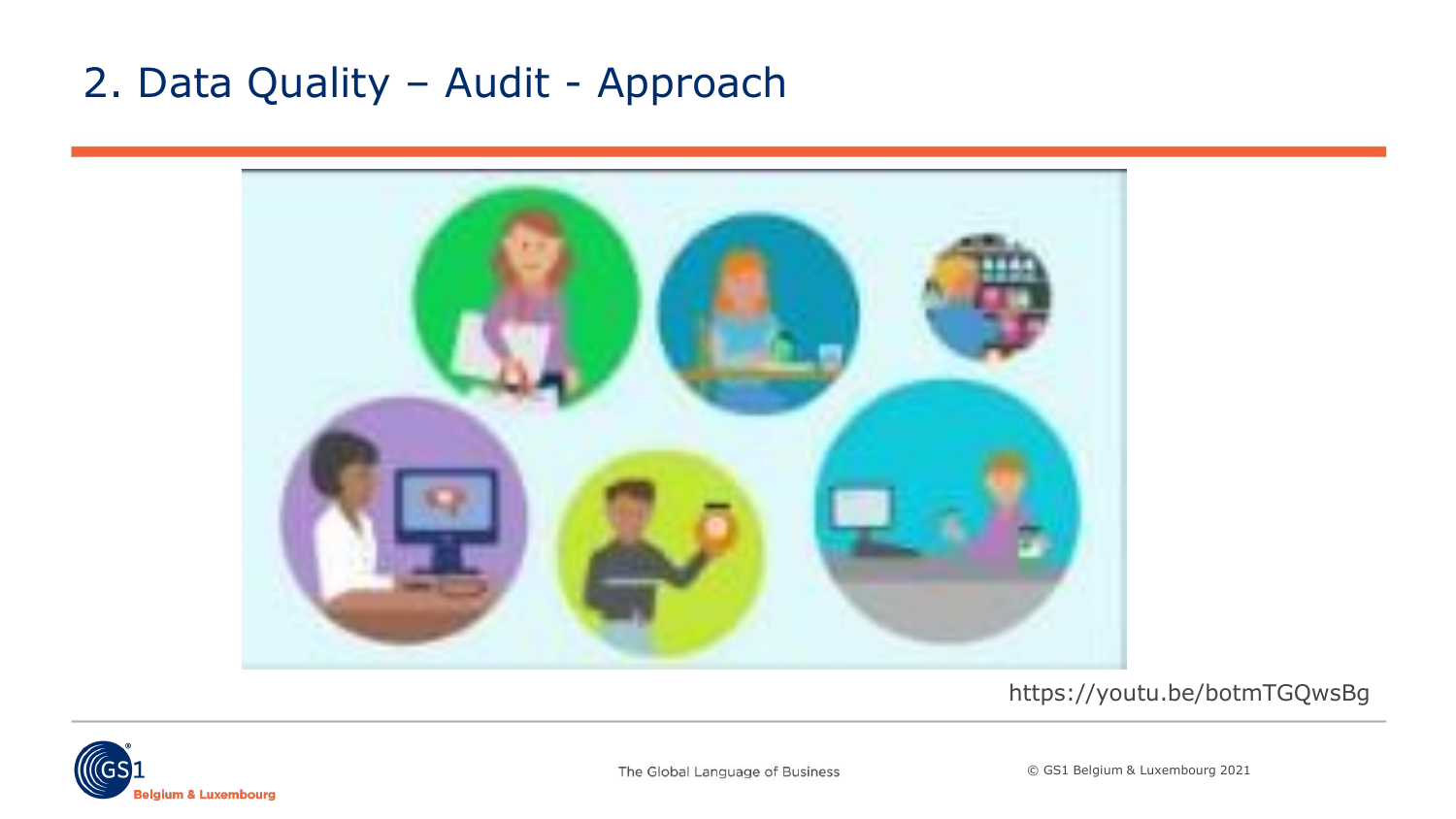## 2. Data Quality – Audit - Approach

- Audit is done by OCR-Machine Learning tool and GS1 staff
- Aligned with GS1 Netherlands, but for BELU it is digital to save costs for suppliers and to gain speed
- Board decided that this audit program is mandatory and paying (between €20 to 30€ for one audit)
- Retailers will send letters soon asking for participation
- GS1 will send the list of companies that do not participate to the retailers
- First feedback of suppliers participating the pilot: positive
- Good qualitive data: you go down in the sample regime

| ш |   |        |
|---|---|--------|
|   | ÷ |        |
|   |   | z<br>W |

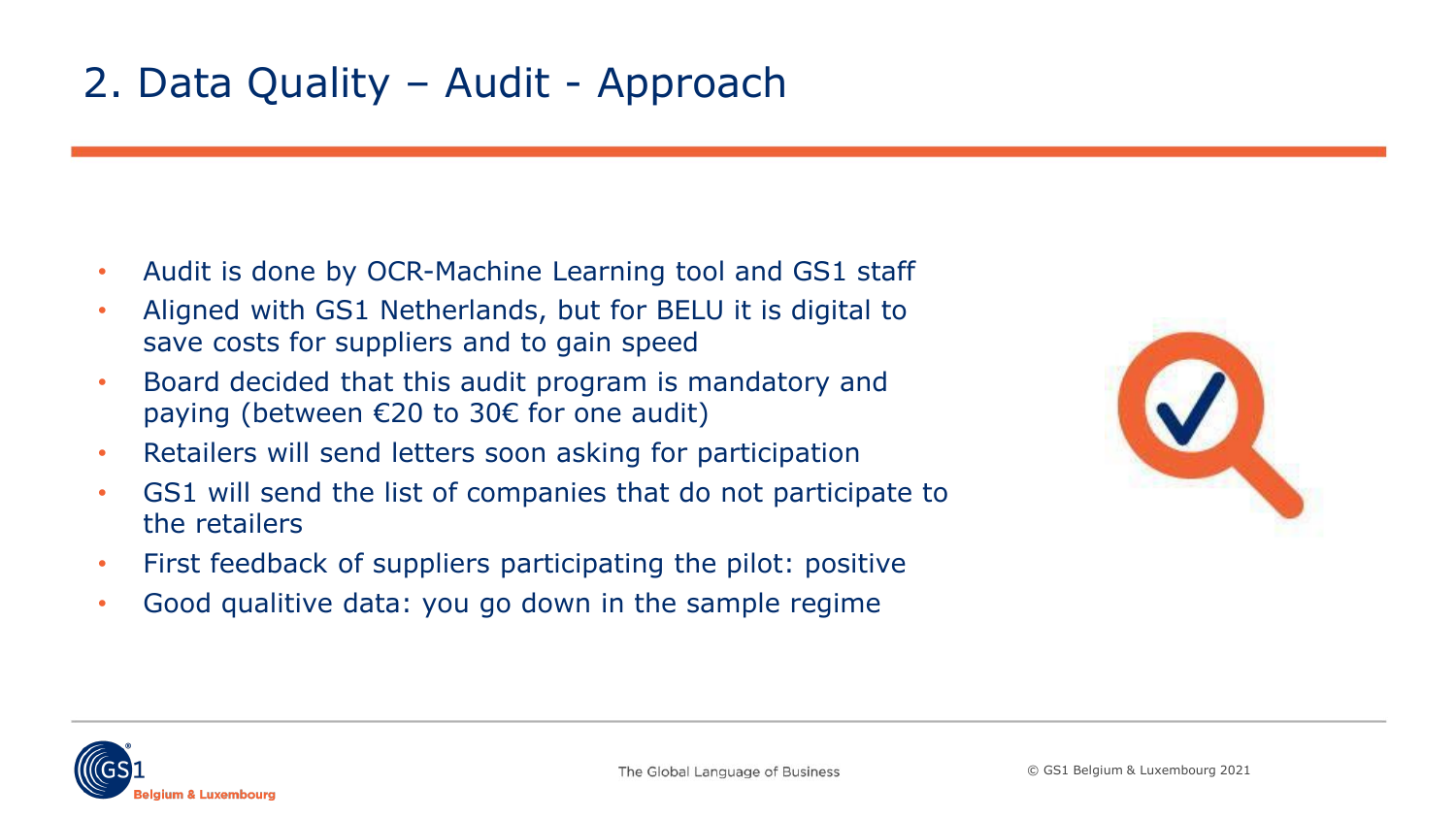## 2. Data Quality – Audit – First results

#### • **Average Data Quality** % in pilot: 84,58 %

- *= average of all GTINs and all suppliers participating in the pilot. Score calculated bottom-up:*
- *Product: each product attribute is evaluated individually and receives a score of 0 or 1, multiplied with the weight 1 (low), 5 (average) or 10 (high) representing the importance of the attribute. The total per product/GTIN is calculated into a percentage. This percentage can be found with every GTIN in the supplier audit report in My Audits.*
- *Supplier: the average score of all products per supplier*
- *Sector: the average score in the sector of all suppliers. In the context of the pilot, this supplier group represents the sector "in small". Thus: the average DQ % for the pilot 'sector'.*
- **Average Data Quality** of live audit : 61 (%)
- **Number of GTINs that score > of 96%** in pilot 104 (=22%) and live 24 (=3%)
- **# Number of suppliers that go to a lower sample regime** (=reward system)
- Pilot: 0 of  $\#11$  and Live : 3 of  $\#276$

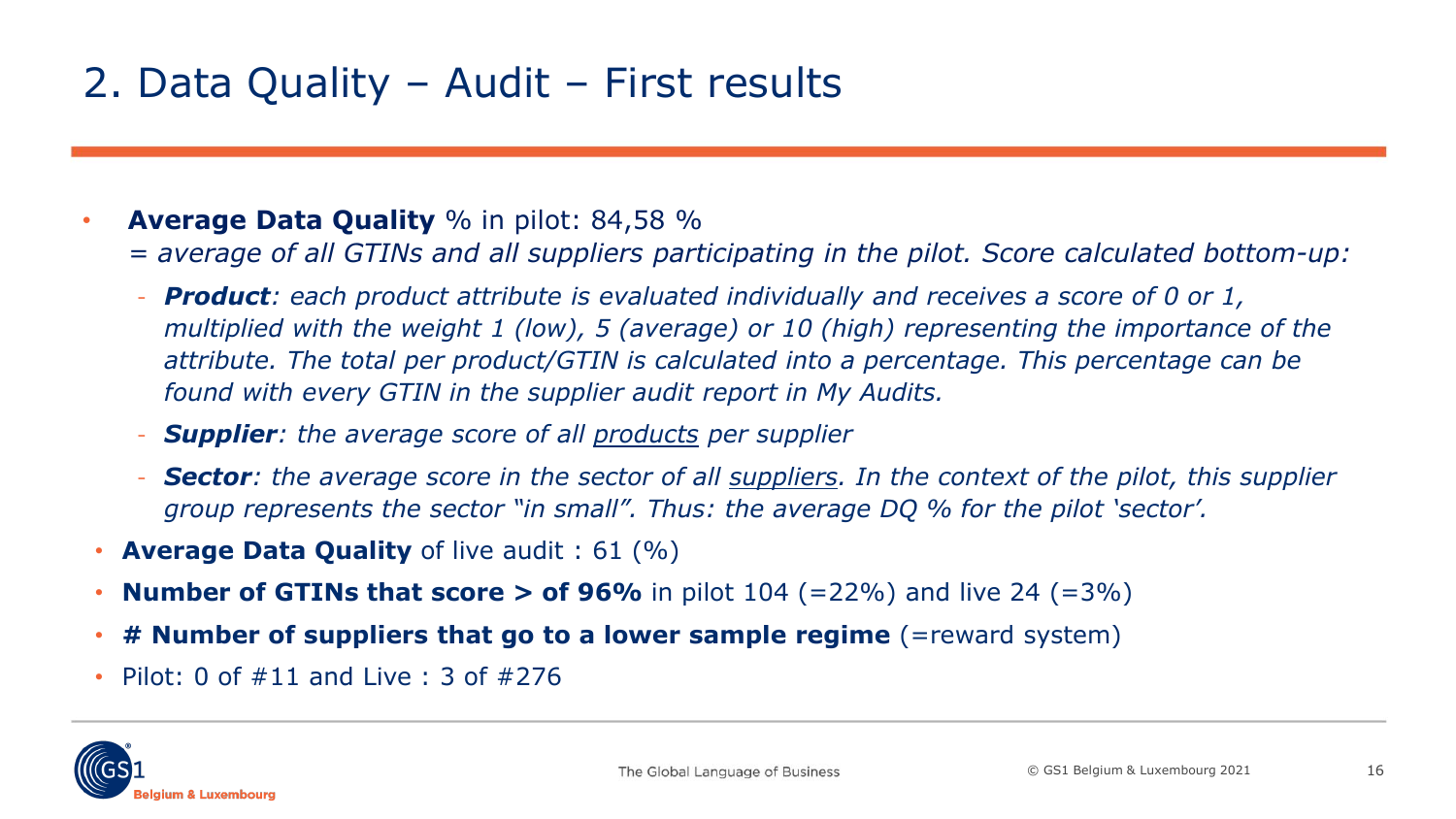

# **Coca-Cola Services**

| My Product<br>Manager                  |                                                                                      |          | <b>Audit program</b>                                              |                                                                                                    |                     |                |
|----------------------------------------|--------------------------------------------------------------------------------------|----------|-------------------------------------------------------------------|----------------------------------------------------------------------------------------------------|---------------------|----------------|
| 99,2<br><b>Data Quality Score</b><br>% |                                                                                      |          | <b>Based on 8 completed audits</b><br>98,8<br>%<br>8 GTINs passed |                                                                                                    |                     |                |
|                                        | <b>TOTAL:</b><br>2292<br><b>Active GTINs:</b><br>2275<br><b>Incomplete GTINs: 17</b> |          |                                                                   | <b>TOTAL GTINs in scope:</b><br><b>Completed:</b><br><b>Requested&amp;New:</b><br><b>Exempted:</b> | 72<br>8<br>45<br>19 |                |
|                                        | <b>TOP 3 BLOCKING ERRORS in MY PRODUCT MANAGER</b>                                   |          |                                                                   | <b>TOP 3 ERRORS in MY AUDITS</b>                                                                   |                     |                |
| 1.                                     | Tax information for Luxemburg                                                        | 13 GTINS | 1.                                                                | Subbrand is incorrect                                                                              |                     | $\overline{4}$ |
| 2.                                     | Logistical level identified wrongly as consumer unit                                 | 2 GTINS  | 2.                                                                | <b>Missing Packshot</b>                                                                            |                     | $\mathbf{1}$   |
| 3.                                     | Contact Type Code is empty                                                           | 1 GTIN   | 3.                                                                | Instructions incorrect                                                                             |                     | $\mathbf{1}$   |

#### Top results : Coca Cola Services, Pepsico and Pietercil!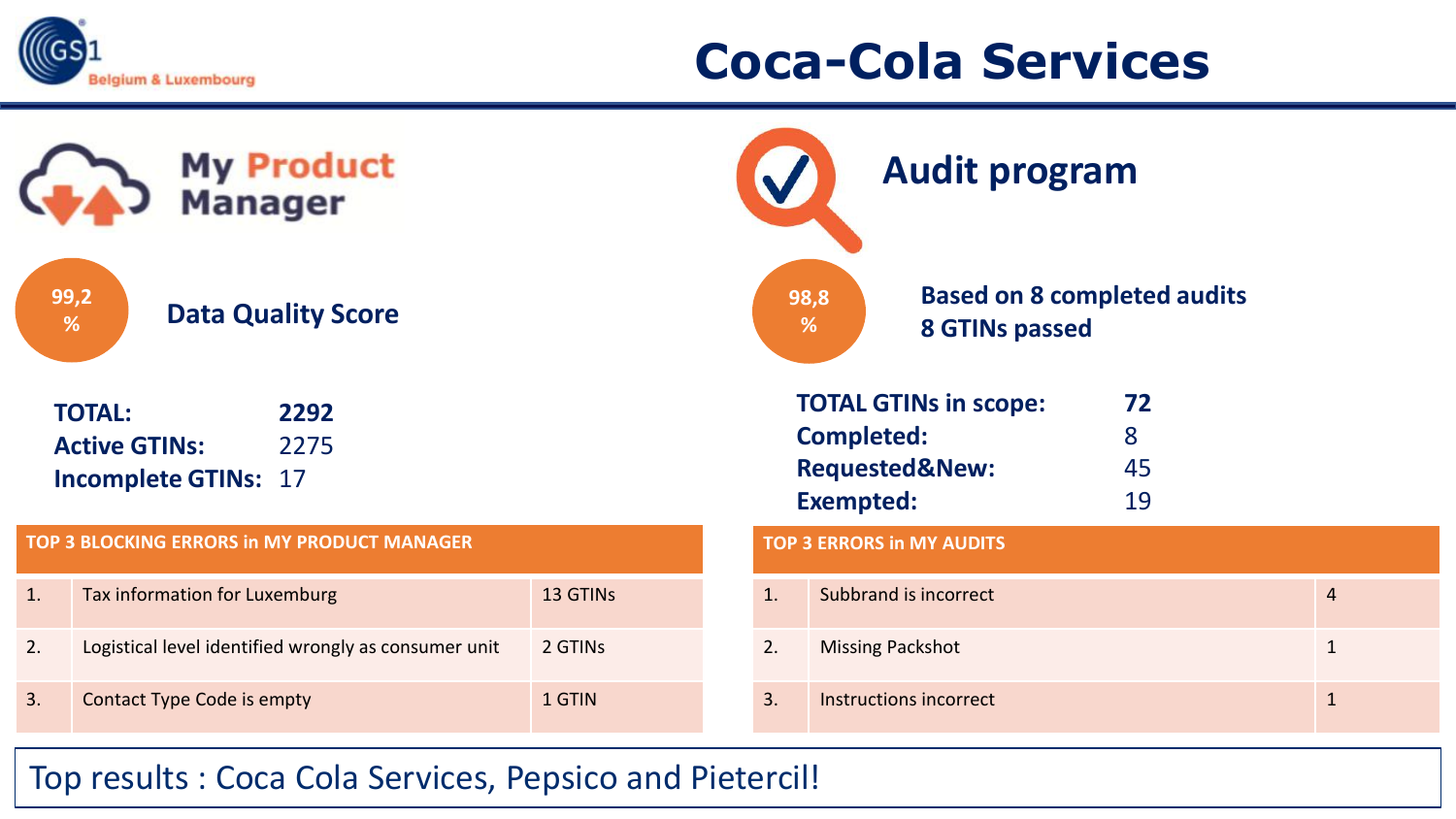# 2. Data Quality - GDSN



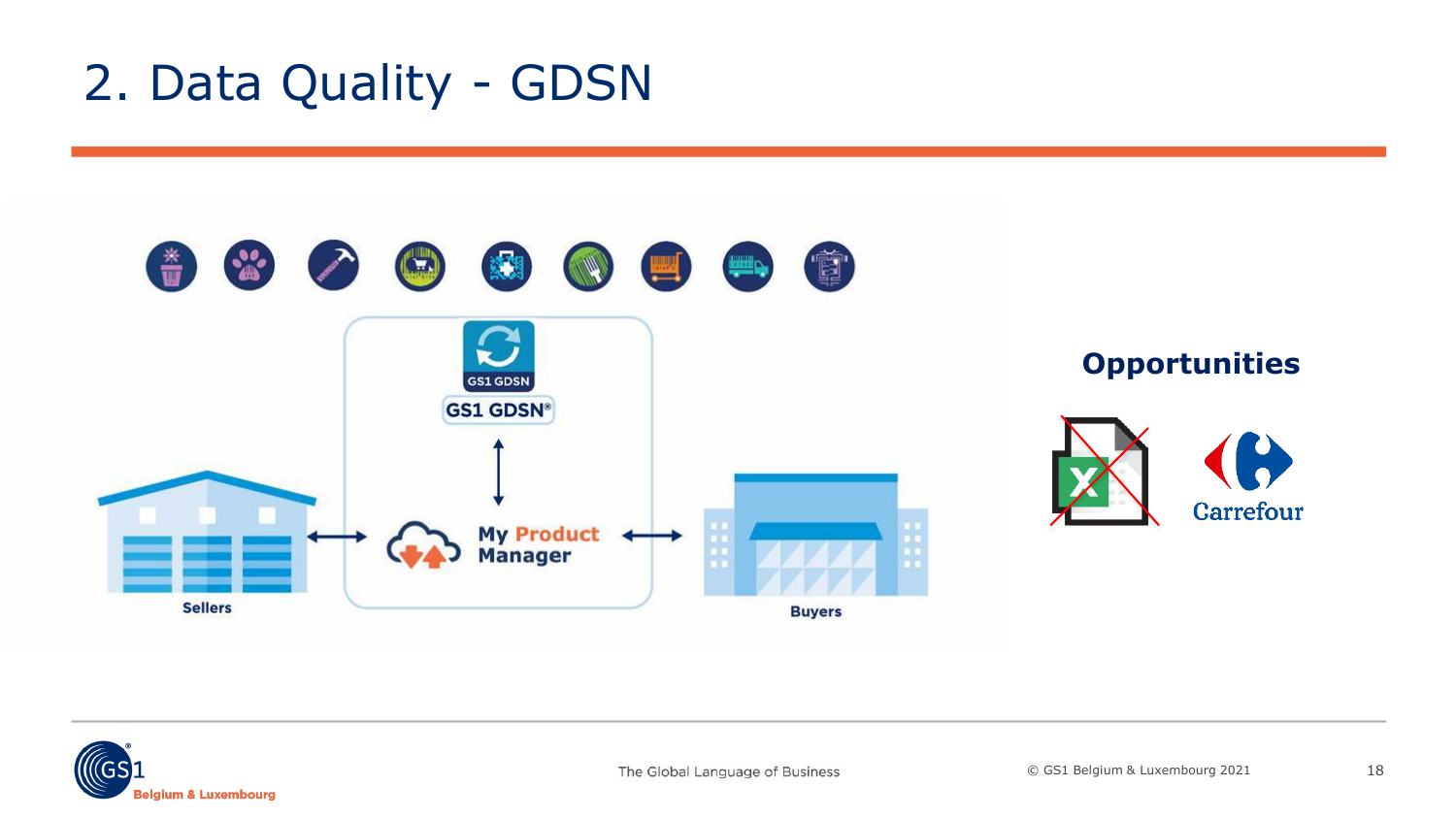# 2. Data Quality – GDSN - Carrefour



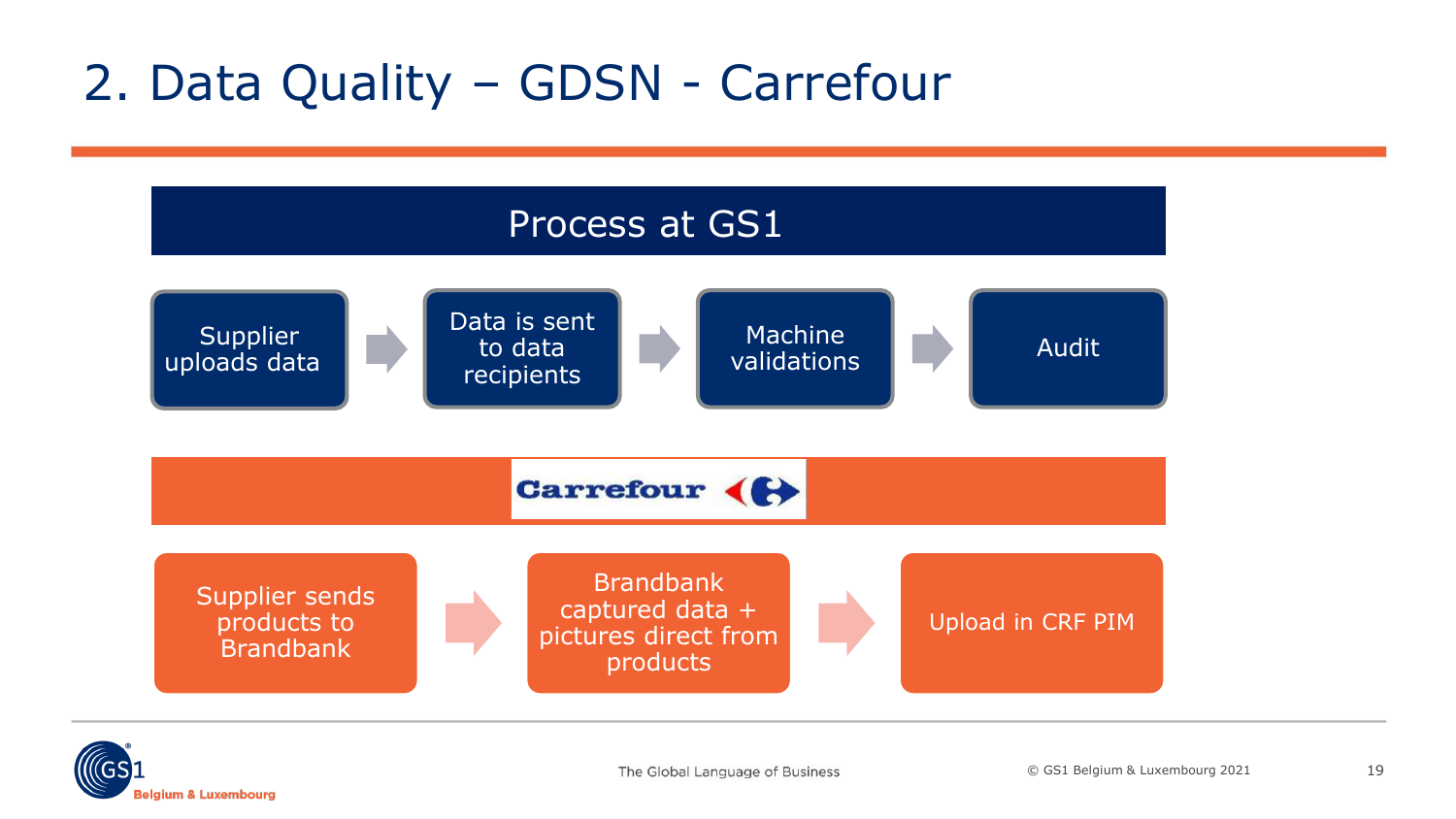# 2. Data Quality – GDSN - EXCEL

#### DESPITE GDSN, EXCEL IS USED

|                                   | PRE-CONTRACTUAL                         | POST-CONTRACTUAL            |  |
|-----------------------------------|-----------------------------------------|-----------------------------|--|
| <b>DATA IN GDSN</b>               | <b>EXCEL DOWNLOAD</b><br><b>OUT MPM</b> | <b>SHOULD NOT HAPPEN</b>    |  |
|                                   |                                         |                             |  |
| <b>DATA NOT</b><br><b>IN GDSN</b> | <b>NO SOLUTION ?</b>                    | <b>LET'S TALK AND AGREE</b> |  |

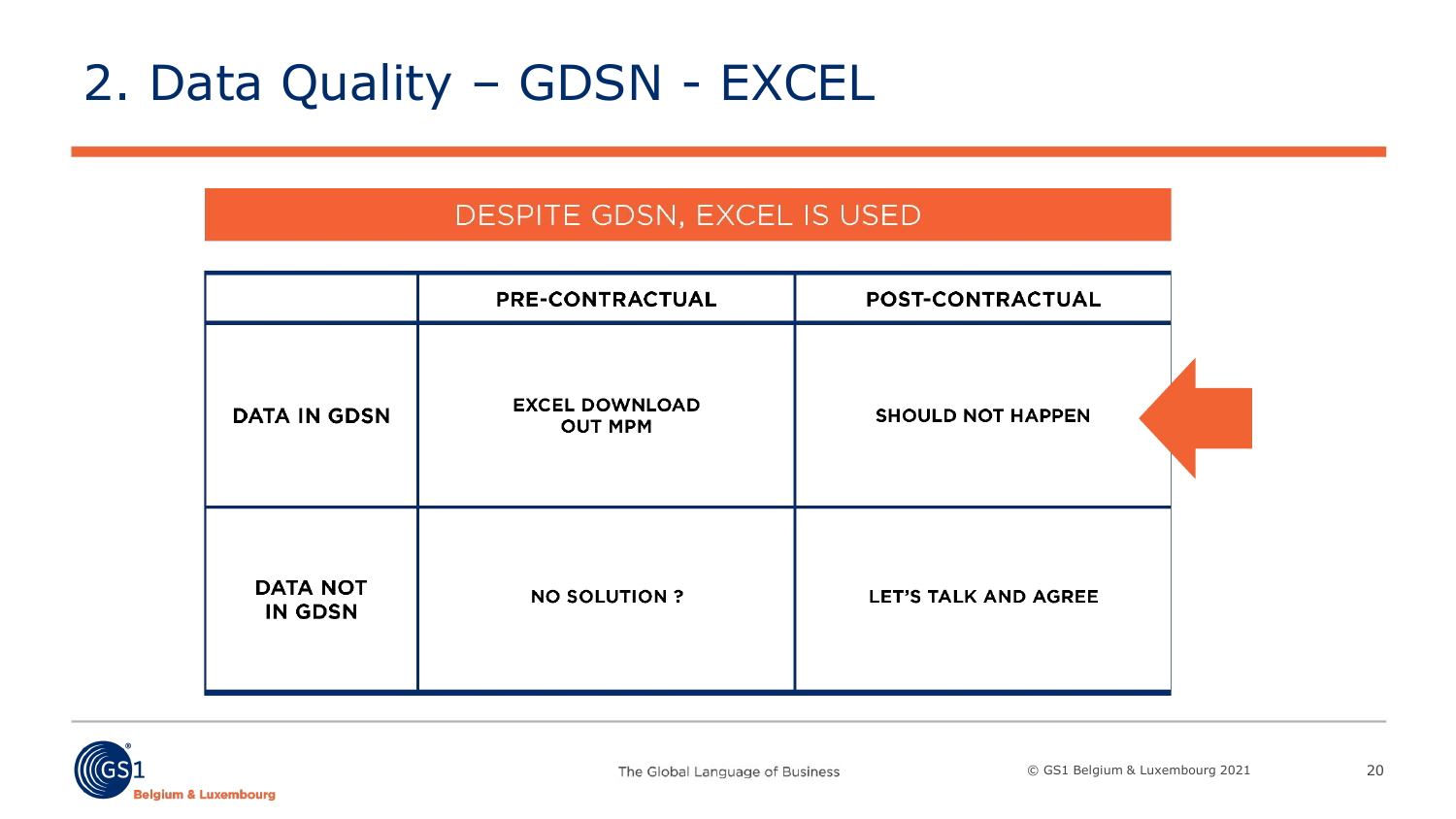# 3. Need for **acceleration & expansion**



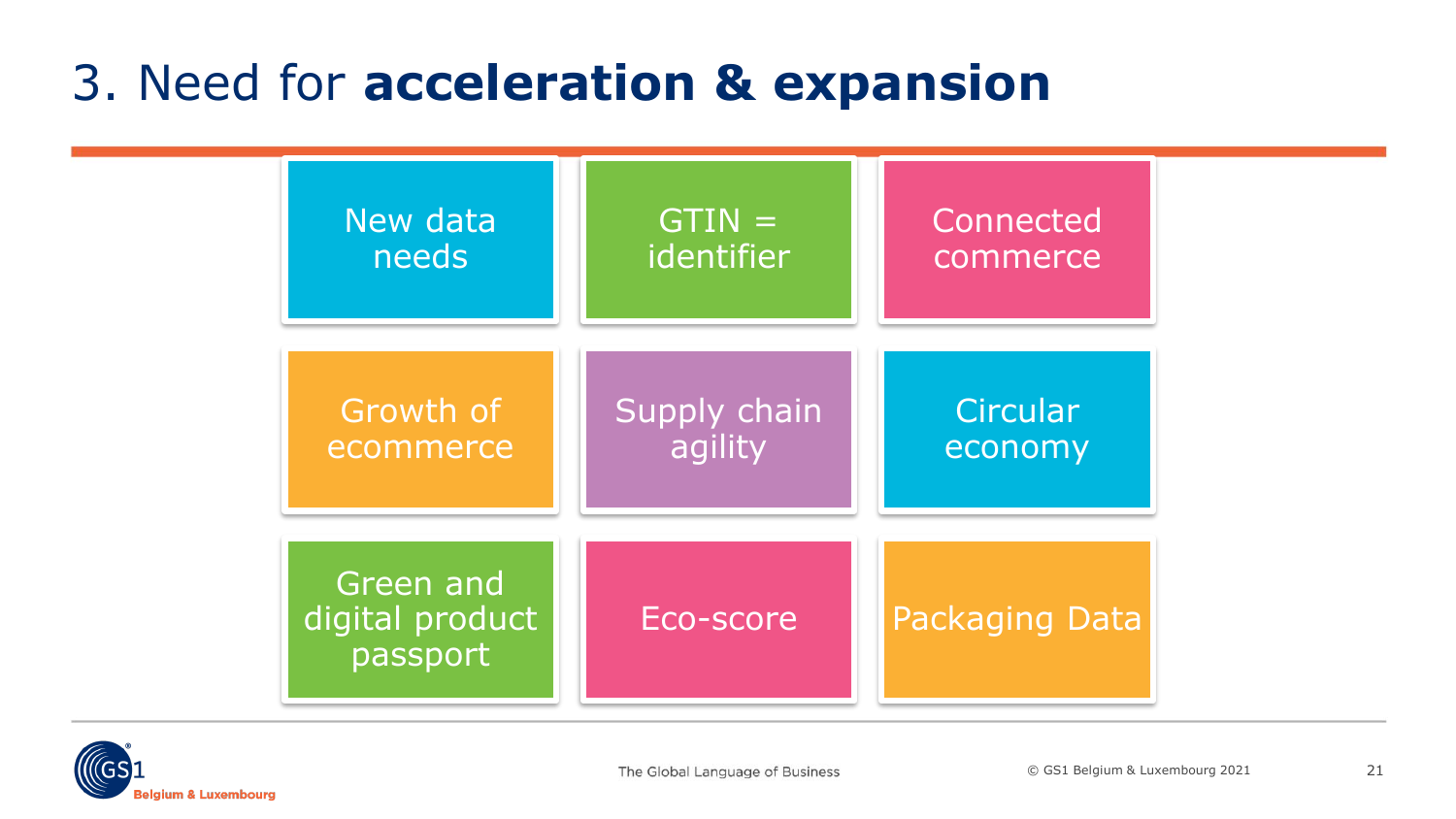# 3. Need for **acceleration & expansion**

#### • **Conclusions for Brands to take on board:**

- The future of your sector their businesses is going to be powered by data and digitalisation is going faster then expected.
- Product information and pictures are increasingly needed to engage with empowered consumers, speed it up!
- Purposeful/sustainable product information is needed for transparent and sustainable operations and the circular economy

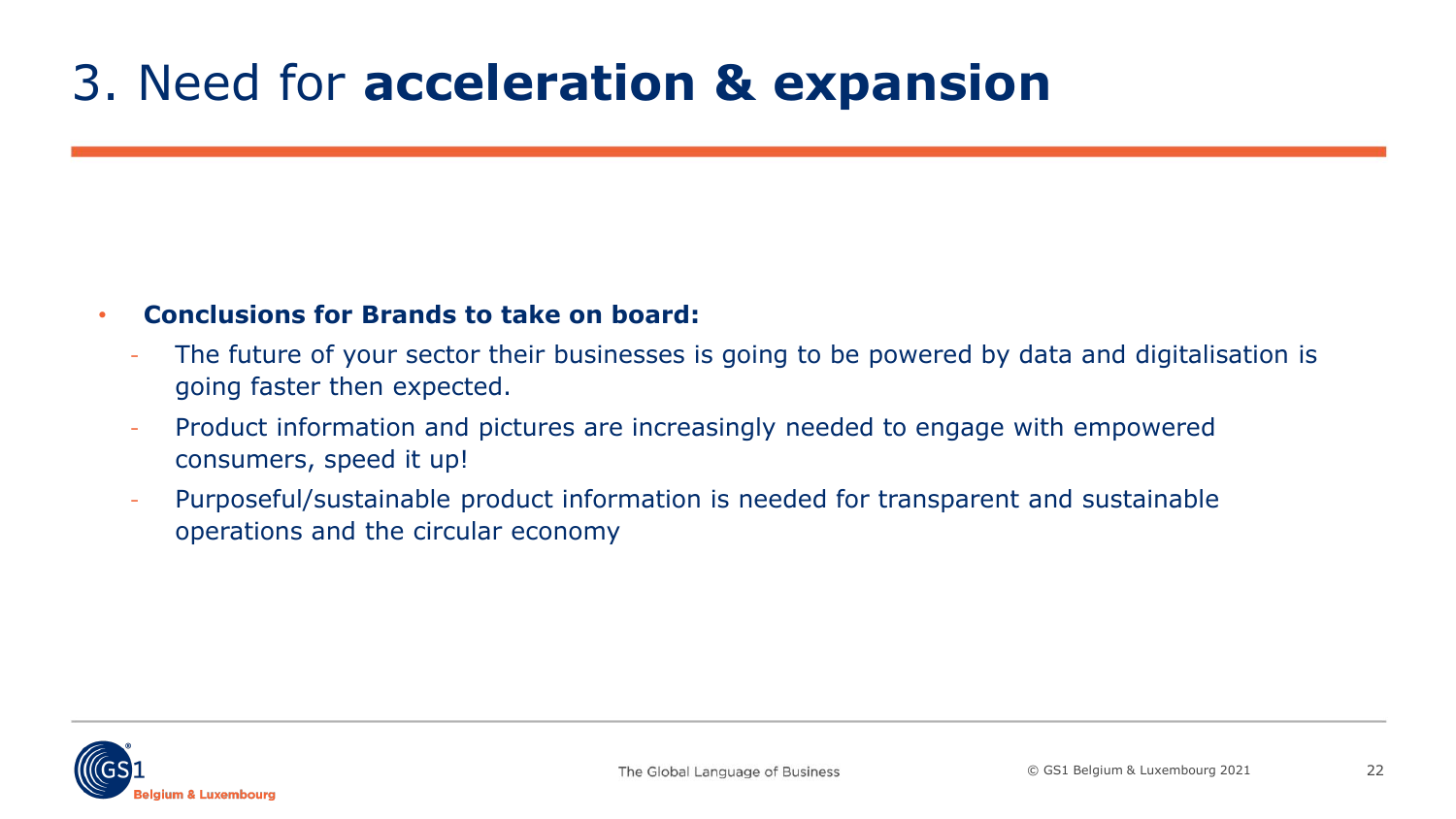# 4. Organize for success (Governance)

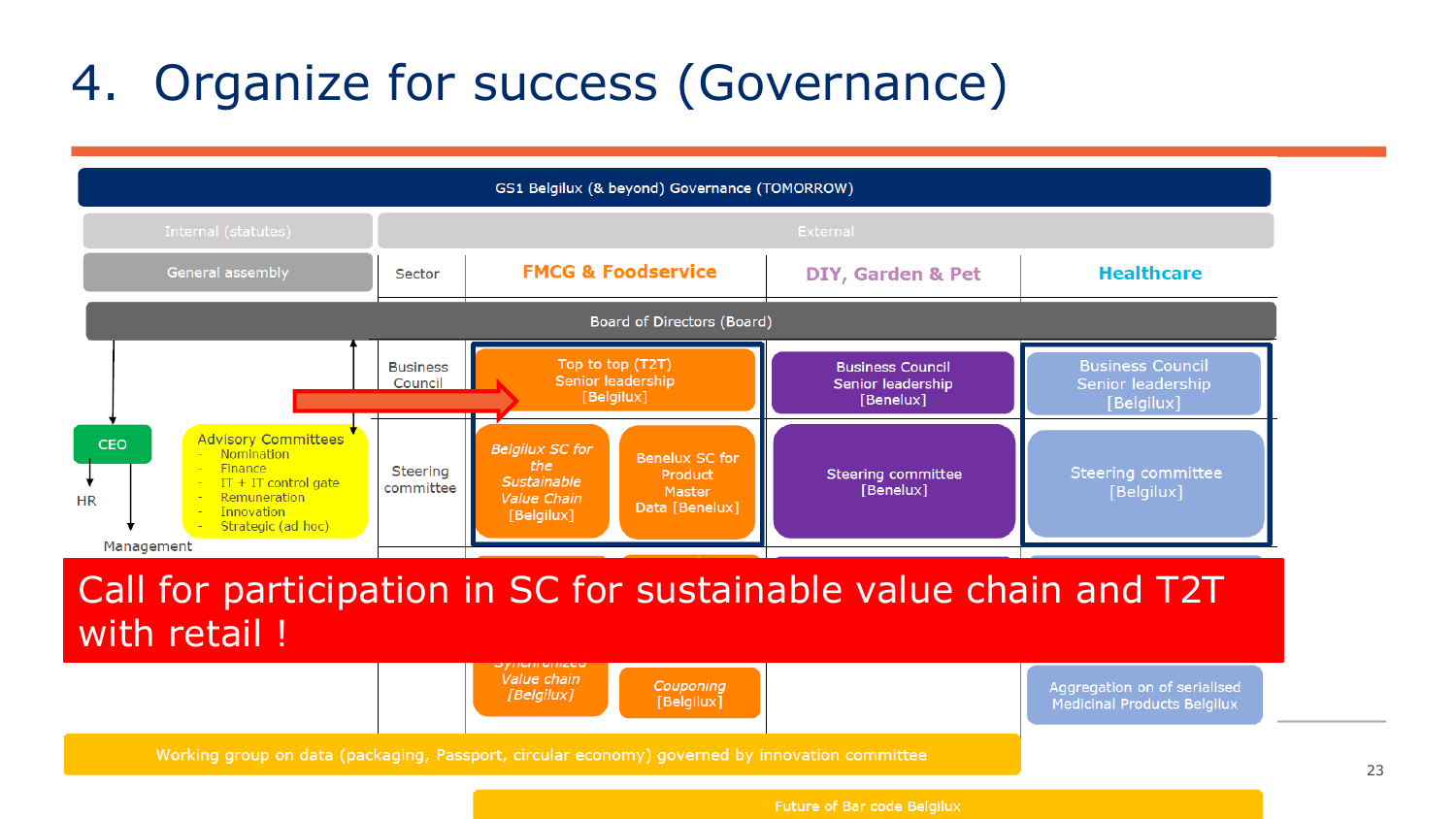## 5. Mobile couponing and your customer/shopper first

- **Imagine your consumer/shopper can use a mobile coupon 1/1/2024 in 80% of all supermarket in BELU**
- Will be one of the topics for the T2T in 2022, brands and retailers discussing and align on the GS1 agenda
- For this, the coupon process needs to be digitalised
- Consequences of digitalisation
	- Clearing is based on POS data and product information in MPM
	- Simplification of couponing
	- Stricter rules (in digital no exceptions)
	- No cumulation of coupons for one promotion
	- Direct burning **Poll !!**